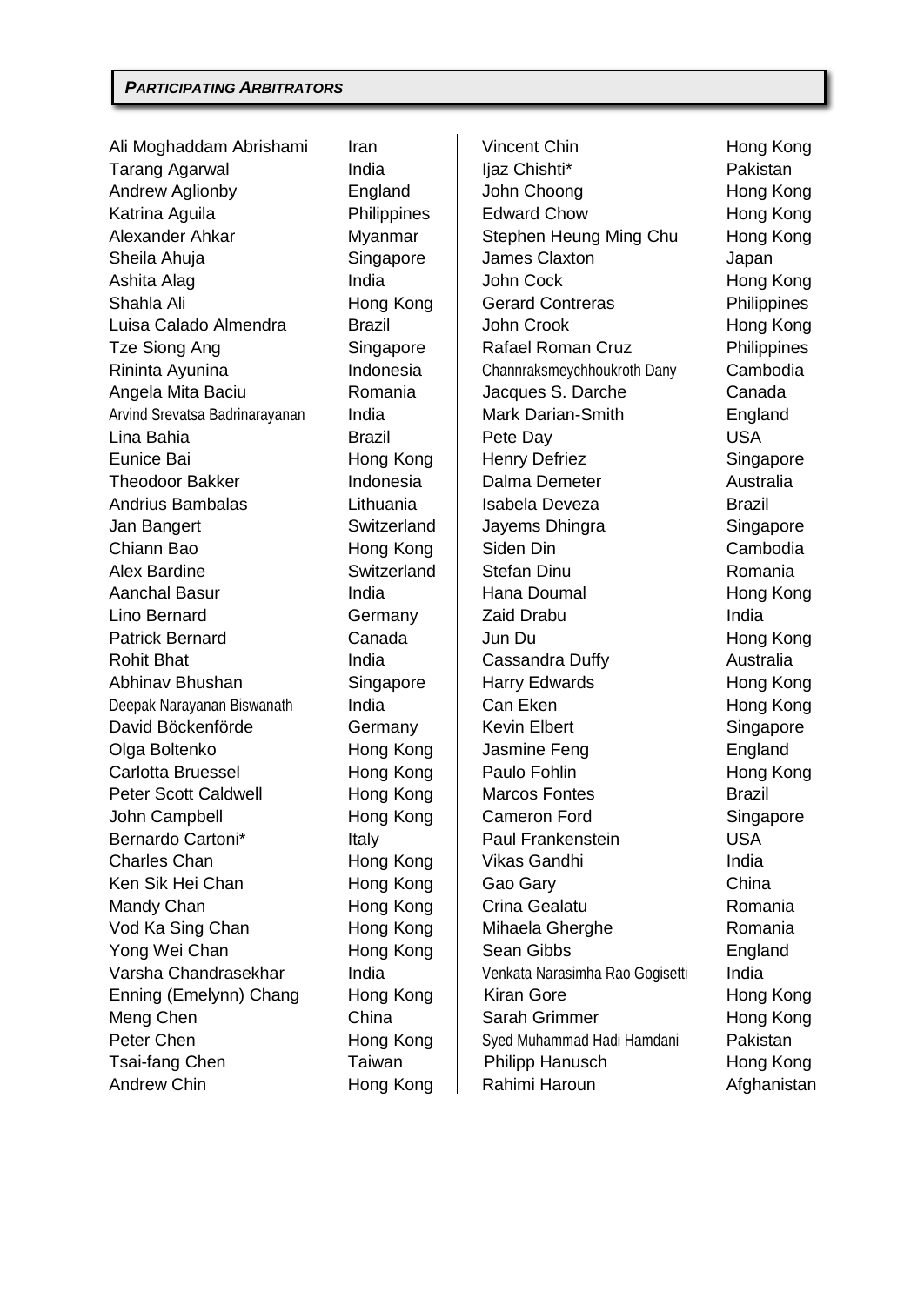Campbell Herbert Hong Kong | Eden Li Singapore Timothy Hill **Hong Kong** Kong Kate Li Hong Kong Kong Jeevan Hingorani Hong Kong Markus Lieberknecht Germany Peter Hirst **Hong Kong Lim Benson Lim** Singapore Jia Lin Ho **Singapore** Jennifer Lim **Hong Kong** Günther Horvath **Austria** Austria **Jonathan Lim** England Karah Howard **Hong Kong** Tat Lim Singapore Medivh Hu China | Fang-Wei Lin Taiwan Paul G. Huck **USA** USA Jeffrey Chieh Lo Hong Kong Kristen Hudson USA Fu-An Lu Taiwan David Huebner USA Wang Lu China Sui Hang Hui **Nome Kong Communist Hong Kong Communist Communist China** Mohamad Ibnu Frabi **Indonesia** | John Lumbantobing Indonesia Grace Ip **Hong Kong** Sergey Lysov Russia Gladwin Issac **India** India **India Macinnis** Germany Prashasti Janghel **India** India **India India India India India Australia** Australia Eliza Jiang **India Hong Kong India** Iram Majid **India** Wang, Jie **China** China **Jagmeet Makkar** Hong Kong Tammy Johnson Australia David Mandel USA Bradley Jones **Mark Mangan** Mark Mangan Mark Mangan Singapore William Jones **Hong Kong Hong Kong Adela Mao** Hong Kong Carol Kalinoski USA Lars Markert Japan Holger Kall **Germany** | Nagarjun Matangi India Pramodh Kumar Kapistalam Pattabhi India  $\parallel$  Steve McDevitt USA Rizki Karim **Indonesia** (Bamien McDonald Hong Kong Hong Kong Indonesia) Nigel Kat **Hong Kong Communishers** Hong Kong James McKenzie Hong Kong Fariha Khaliqi Afghanistan Akshay Mehta India Faruq Khan **Canada** Ethelwald Mendes India Mark Kielgsard **Hong Kong** Fanqin Meng China Luis A. King **Example 2. Communist Communist China** Brazil Shi Meng **China** Paul Kinninmont **England** Tim Meng China Jonathan Kolieb **Australia** | Ramaswamy Meyyappan India Madhav Kumar **India** India **India Mills** Karen Mills Indonesia Giovanna Kwong **Hong Kong** | Abhijeet Mishra India Urs Laeuchli USA Gabriël A. Moens Australia Adrian Lai **Hong Kong** | Olivier Mosimann Austria Joanne Lau Hong Kong Catherine LM Mun Hong Kong Kay Lauchland **Australia** Nusaybah Muti Phlippines Boseihak Lay **Vietnam** | Lilit Nagapetyan England Thi Thung Le **Subhang Nair** India John Leong Singapore | Sabine Katrin Neuhaus Switzerland Richard Leung **Hong Kong Claims** Hong Kong James Ng Hong Kong Hong Kong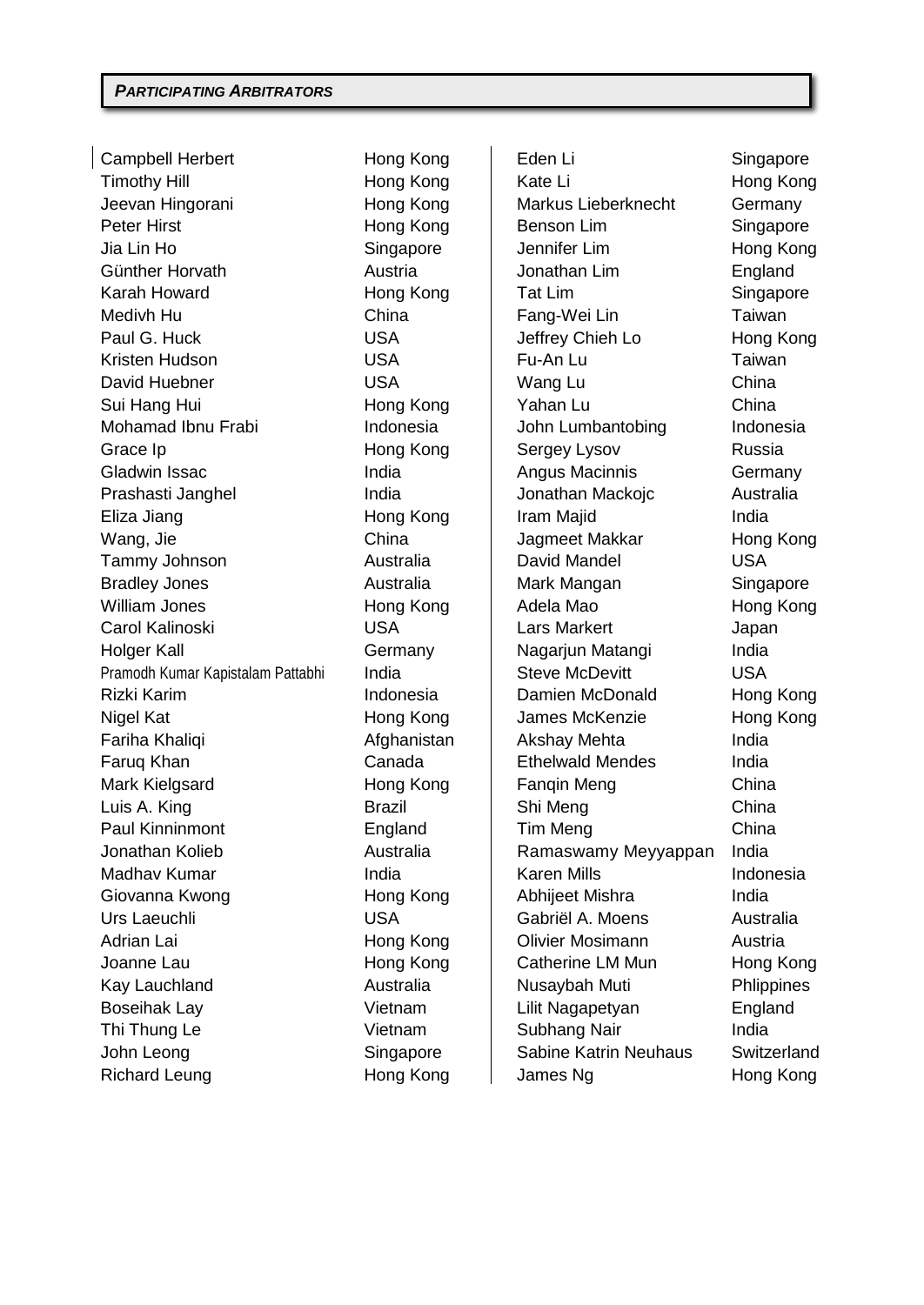Fei Ning China Ingeborg Schwenzer Switzerland Thomas Nip **Hong Kong** Sebastian Seidel Germany Tin Lok Nip **Hong Kong** Jalal Seyedabadi Iran Filip Nordlund Hong Kong | Sameer Shah India Prithviraj Oberoi **India** Mohammad Ismail Shahid Afghanistan Sebnem Akipek Ocal Turkey | Raghav Sharma India Vasylyna Odnorih Ukraine | Michelle Shi Hong Kong Chin Kiat Ong Singapore Nark Side Hong Kong Ijeoma Ononogbu England Aayushi Singh India David Oprea **Romania** Harp Singh Hong Kong Cynthia Or **Hong Kong** Madhvendra Singh India Saniza Othman **Hong Kong** Jagmeet Singh Makkar India Raluca Papadima **Romania India Krrishan Singhania** India Louise Parsons **Australia** | Joseph Siyaidon | Nigeria Muhammad Essa Parwani Afghanistan | Naila Siarif | Indonesia Michael Peer Singapore Bavid Smallbone Australia Andy Penry **England** Shun Yan So Hong Kong James A Penry USA Murtaza Somjee India Cesar Pereira **Brazil Cesar Pereira Brazil** Jerald Soon Singapore Natasha Peter **France** Network Stefer Germany Maria Petzsch **Hong Kong** | Tobias A. Strecker Germany Tobias Pinkel **Germany** Sairam Subramanian India John Pinney **Communist COVID USA** Ronald Sum Rong Kong Nikolaus Pitkowitz Austria Salli Swartz USA Camilla Pondel Australia Zeeshan Syed India Tom Pröstler **Germany** Faiz Tajuddin **India** Monika Prusinowska China Admire Takawira Africa Jacob Quek Singapore | CT Tan Singapore Ajar Rab India | Clement Tang Hong Kong Valeanu Radu Romania James Thomson Hong Kong Andrew Rigden Green Hong Kong | Mary Thomson Hong Kong Jane Ann Riley **National COV COV** Matthew Townsend Hong Kong Timothy Robbins Hong Kong Viet Duc Tran Vietnam Farahnaz Roman Afghanistan Gregory Travaini Hong Kong Paul Rose **England** Duncan Travis Australia Muhammad Saied **Egypt** Alexander Trunk Germany Akira Saito Japan | Shin-Ying Tsai Taiwan Jay Patrick Santiago **Philippines** | John Tsoi **Hong Kong** Tanja Schasfoort\* The Netherlands | Ioulia Tsoukanova France Stefan Schmierer **Hong Kong** Anton Tugushev Hong Kong Benedikt Schwarzkopf Germany | Nicholas Turner Hong Kong